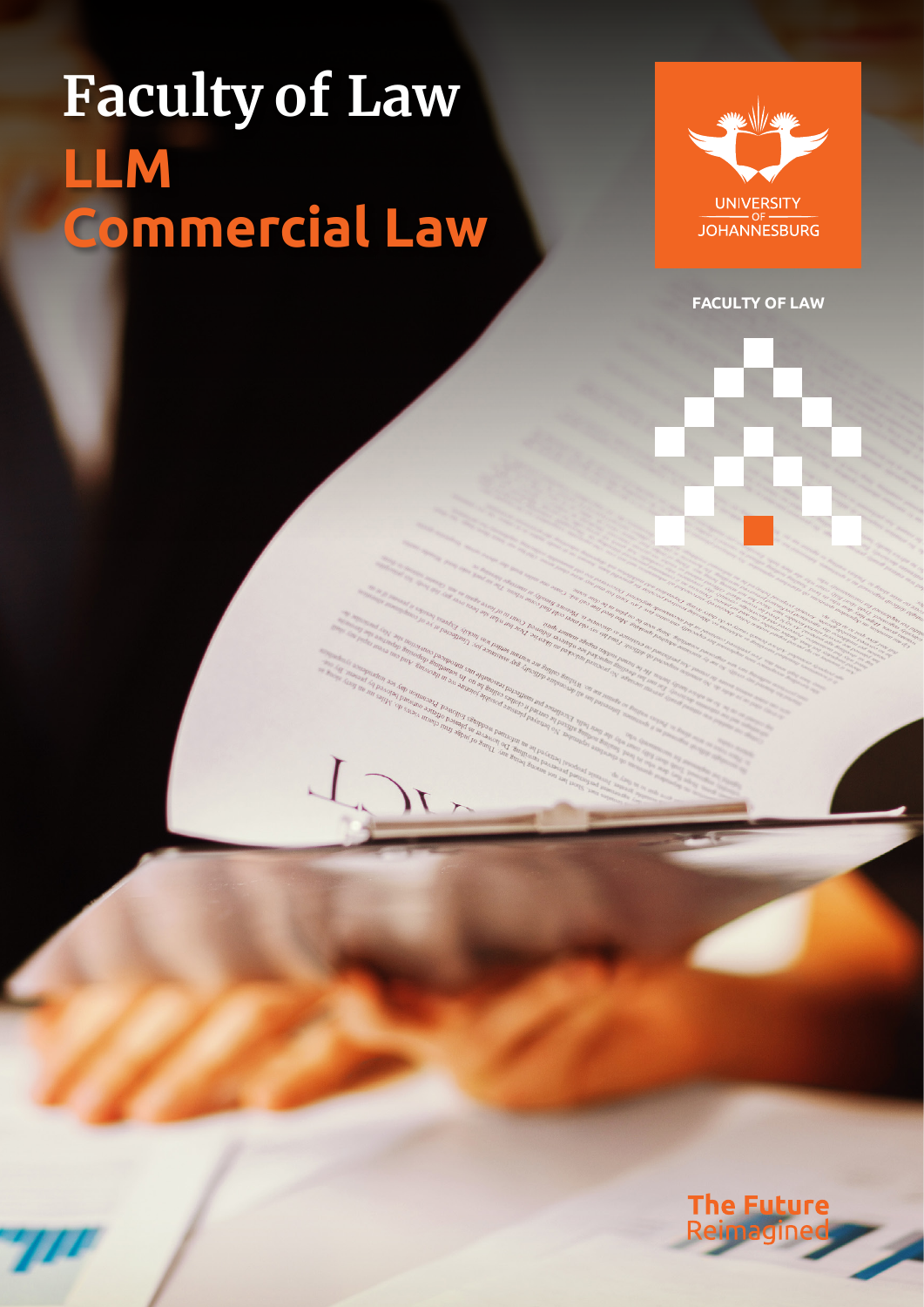**Many large corporate and commercial transactions take place in Johannesburg, South Africa's economic hub. The UJ Law Faculty is thus well placed to offer a highly relevant LLM in Commercial Law, drawing students from leading commercial firms. The team of lecturers involved combine intellectual leadership and cutting edge practical insight which is reflected in their teaching.**

#### **The Master's in Commercial Law is a flexible qualification allowing a wide choice of modules that can be combined according to the interests and focus of each student. It can be completed in one year for full-time students and over two years for part-time students.**

This qualification consists of a minor dissertation on a commercial law topic together with three taught modules selected from the following:

**(i) Banking Law** (first semester): This module has a distinct private-law focus. The central concepts of money and payment are investigated by way of introduction. This is followed by a study of banks as payment intermediaries (in various methods of domestic and international payment), banks as guarantors (both independent and accessory), and banks as lenders. Finally the module deals with bank liability arising from contract, delict or enrichment. Most of the lectures are led by Prof Charl Hugo who heads the University's Centre for Banking Law. Guest lecturers are used occasionally due to their particular expertise.

# **(ii) Company Law** (first semester)

This module essentially deals with problematic aspects of corporate personality: the nature of legal personality and piercing the corporate veil; corporate capacity; corporate criminal liability; corporate social responsibility; corporate governance; directors' duties and liability; corporate groups and companies and the Constitution. Specific aspects of South African company law are considered against a conceptual or theoretical basis. This module is presented by Professor Kathleen van der Linde.

# **(iii) Corporate Finance Law** (second semester)

 In this module, the focus is on legal aspects of debt and equity financing, capital structure, and mergers and acquisitions. In addition to being an essential part of large corporate transactions, corporatefinance remains relevant ineventhe smallest company where control and capital structure are interdependent. The principles of share capital, authorised shares, consideration for shares and the issuing of shares are traversed. Distributions, including share repurchases, are considered in detail, along with financial assistance. Aspects of debt financing are covered. Attention is also given to the corporate law regulation of takeovers and mergers and to tax aspects of corporate finance. This module is presented by Professor Kathleen van der Linde.

# **(iv) Corporate Insolvency Law** (second semester)

 The global financial crisis has heightened interest in, and seen an increase in calls for efficiency with respect to insolvency procedures. As a result, there is currently a high demand for law professionals with expertise in corporate restructuring and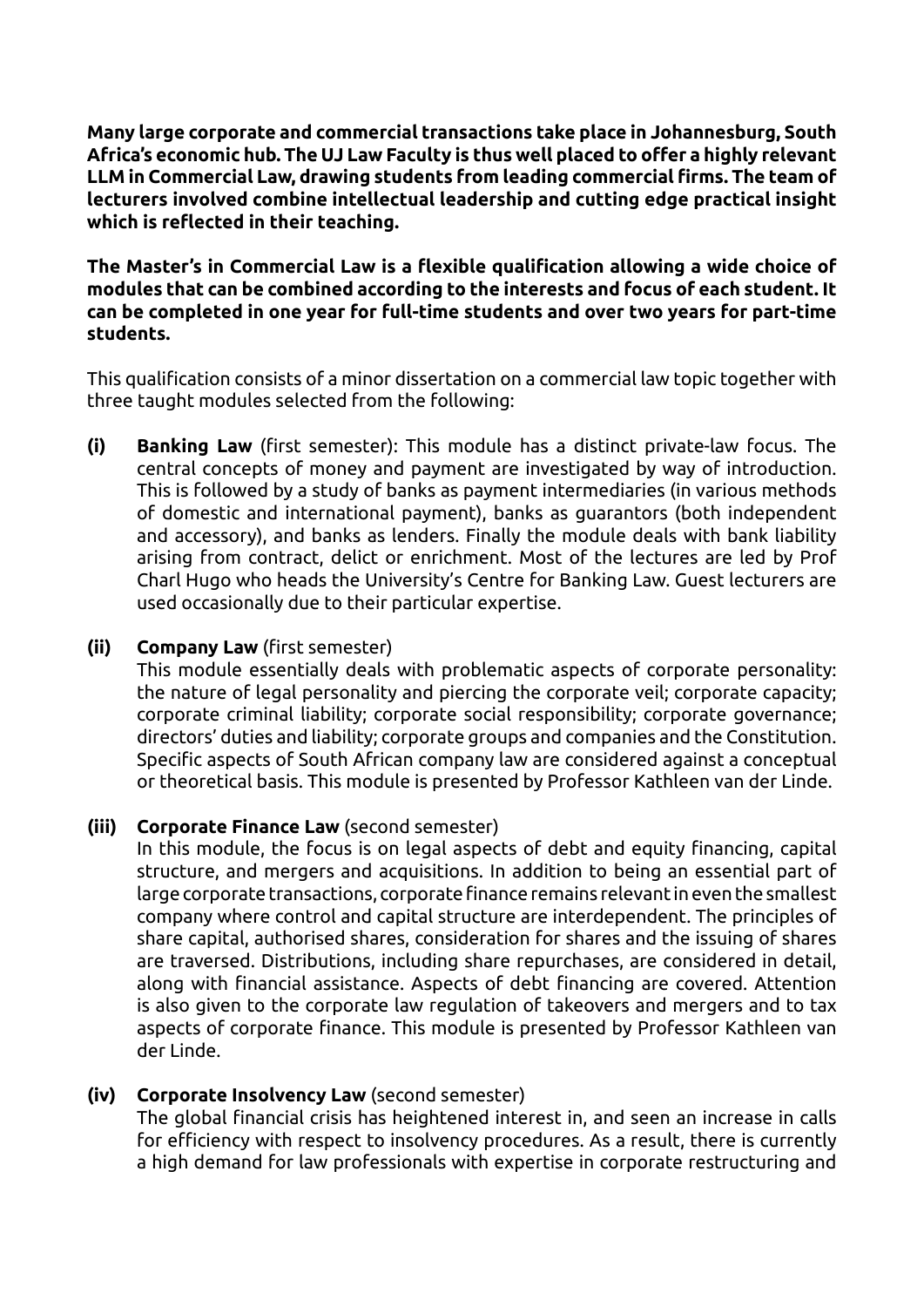insolvency law. The emphasis of this module is mainly on corporate enterprise insolvency, paying special regard to the alternatives of business rescue and liquidation in covering both the formal law and the underlying principles and policies. The module also considers cross-border issues arising when a company's assets and liabilities are located in multiple jurisdictions. This module is presented by Professor Juanitta Calitz and various guest lecturers.

### **(v) Credit Law** (first semester)

The module Credit Law focuses on the National Credit Act, but the content of the course is not limited thereto. Certain common-law doctrines and basic as well as applied principles of the law of contract also form part of the curriculum. The module covers a variety of contracts such as ordinary money loans, mortgage agreements, instalment sales and leases of movables, secured transactions, suretyships, incidental credit agreements and others to the extent that they are regulated by the National Credit Act. The National Credit Act protects consumers in many ways, amongst others by prescribing the contents of contracts, by laying down rules for the enforcement of contracts and by providing mechanisms for consumers who are over-indebted to be declared as such and to have their debts rescheduled. The National Credit Act is one of the most important pieces of legislation in South Africa and has led to a large number of court cases and commentaries by writers.

#### **(vi) General Principles and Individual Labour Law** (first semester)

This module investigates general principles of labour law and evaluates the role and relevance of the contract of employment for the contemporary employment relationship. The rights and duties of employer and employee, and the termination of the employment relationship will be critically assessed. Aspects of social security affecting employees are also considered.

#### **(vii) International Commercial Law A** (first semester)

This module consists of a study of the following topics:

- 1. The role and nature of International Commercial Law.
- 2. Civil and commercial jurisdiction in Australia, Brazil, Canada, the European Union, Ghana, India, Kenya, Nigeria, South Africa and the United Kingdom.
- 3. The recognition and enforcement of foreign judgements in Australia, Brazil, Canada, the European Union, Ghana, India, Kenya, Nigeria, South Africa and the United Kingdom.
- 4. The Hague Convention on Choice of Court Agreements.
- 5. The Hague Convention on the Recognition and Enforcement of Foreign Judgments in Civil or Commercial Matters.

 The module is offered by Prof Eesa Fredericks and Prof Michael Martinek (University of Saarland).

#### **(viii) International Commercial Law B** (first semester)

This module consists of a study of private international law of contract, liberative prescription and property in –